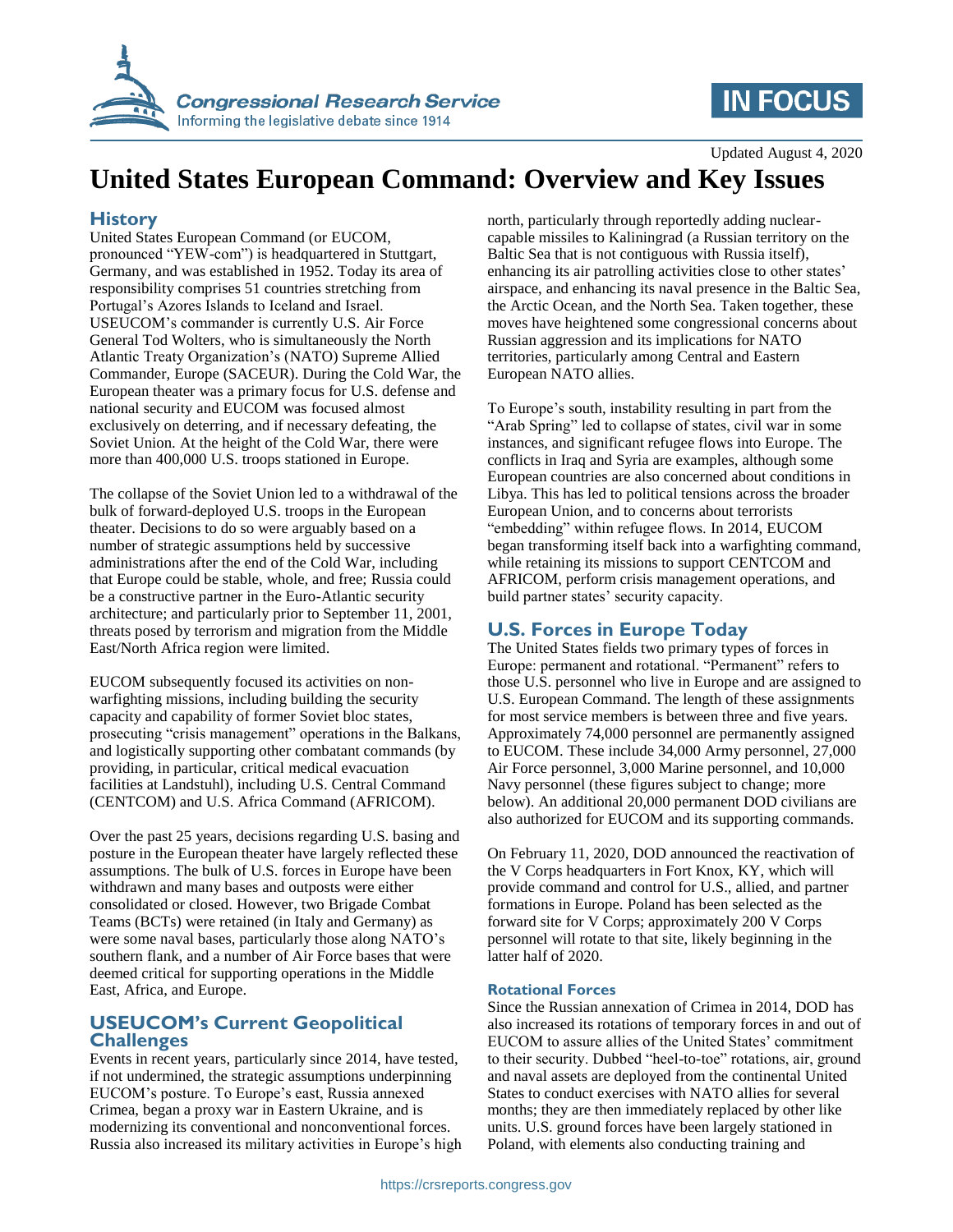exercises in the Baltic States, Bulgaria, Romania, and Germany. The "heel-to-toe" rotations are part of Operation Atlantic Resolve (OAR). The European Deterrence Initiative (EDI, formerly called the European Reassurance Initiative; see below) is the key mechanism through which activities under OAR are organized and funded.

Several observers have asserted that it might be more politically reassuring and financially efficient to permanently station these "heel-to-toe" rotational forces. Others contend that these rotations force military units in the continental United States to routinely test their ability to deploy to other theaters and exercise critical logistics capabilities. Studies comparing the expenses of permanent versus rotational forces argue that in the medium- to longterm, rotational forces are more costly than permanently stationed troops.

#### **Posture Changes?**

On July 29, 2020, Secretary of Defense Mark Esper announced a series of significant changes to EUCOM's posture. As part of these plans, approximately 11,900 military personnel and their dependents will be withdrawn from Germany. Of these personnel, slightly less than half (5,600) will be repositioned within other NATO countries; the remainder, including the  $2<sup>nd</sup>$  Cavalry Regiment (a Stryker unit), will return to the continental United States. According to DOD, many of the latter forces will subsequently return to Europe as part of the "heel-to-toe" force rotations. Some observers question the cost and efficacy of these moves, pointing out that they are estimated to cost several billion dollars. They also express concern about the extent to which U.S. deterrence in Europe vis-àvis Russia could be undermined by such a shift in force posture. Congress may seek to restrict the proposed changes. The House-passed version of the FY2021 National Defense Authorization Act (H.R. 6395) would limit use of authorized funds to reduce the number of U.S. forces in Europe until DOD assesses potential cost and other impacts, and certifies that the shift will not significantly undermine the security of the United States or its allies in the region.

#### **European Command and NATO**

EUCOM and NATO, while strategically interconnected, are different organizations with different missions. NATO is an alliance of 30 nations that are signatories to the 1949 Washington Treaty; the United States is a NATO member. U.S. European Command, by contrast, is the focal point for the United States military's presence in Europe. Only some of EUCOM's activities support NATO's operations and activities; the remainder advance U.S. objectives with individual countries, across the region, and across the Middle East and Africa, though they do generally reinforce NATO as well. The complementary nature of these dual roles and missions is one of the rationales behind dualhatting the Commander of U.S. European Command as NATO's Supreme Allied Commander, Europe.

#### **Burdensharing?**

Some observers contend that European allies have not invested sufficient resources in their militaries, and that as a result, the United States has shouldered too much of the financial burden associated with Europe's defense. Such observers often contend that while the United States spends 3.2% of its Gross Domestic Product (GDP) on defense, most of NATO's allies in Europe have not yet met a 2014 pledge to increase their defense budgets to 2% of GDP by 2024. Others argue that the United States spends significantly more on defense than its European allies because the United States has global responsibilities that are independent of Europe's security. It is difficult to parse the defense budget in a manner that identifies what specific percentage is dedicated to operations and presence in Europe. Whatever the percentage, the investment is intended to enable the United States to conduct military operations in the Middle East and Africa and to respond rapidly to other crises.

### **EUCOM Funding**

DOD budget documentation does not break out total funding by combatant command. Forces and operations assigned to the commands are, in general, funded by the military services (either in their regular, or base, budgets or with funding designated for Overseas Contingency Operations, or OCO). Combatant command funding is, with some exceptions, largely limited to Operation and Maintenance (O&M) accounts for headquarters and mission support activities. In the case of EUCOM, the U.S. Army is the Combatant Command Support Agent (CCSA) and primarily responsible for funding its headquarters. For FY2021, the Army requested approximately \$280.8 million in the O&M budget subactivity group (SAG) for U.S. European Command, including \$160.8 million in base funding and \$120.0 million in OCO funding.

#### **European Deterrence Initiative: Funding?**

EDI was established in 2014 with funding designated for Overseas Contingency Operations (OCO). For FY2021, the Trump Administration requested \$4.5 billion in OCO funding for EDI, including the Ukraine Security Assistance Initiative (USAI). Appropriations associated with EDI are located in multiple titles and budget lines. Some observers contend that EDI should be made part of the "base" defense budget rather than part of OCO. Doing so, in their view, has two primary advantages. First, it would signal to allies that U.S. security commitments to Europe are enduring, and second, programs and capabilities that EDI supports are no longer "contingency" operations, but rather a part of DOD's regular programming. Others counter that shifting EDI to the base budget would subject EDI to inter-service rivalries and priorities within the Pentagon, which may differ from those of EUCOM.

#### **Further Reading**

CRS In Focus IF10542, *Defense Primer: Commanding U.S. Military Operations*, by Kathleen J. McInnis

**Kathleen J. McInnis**, Specialist in International Security **Brendan W. McGarry**, Analyst in U.S. Defense Budget